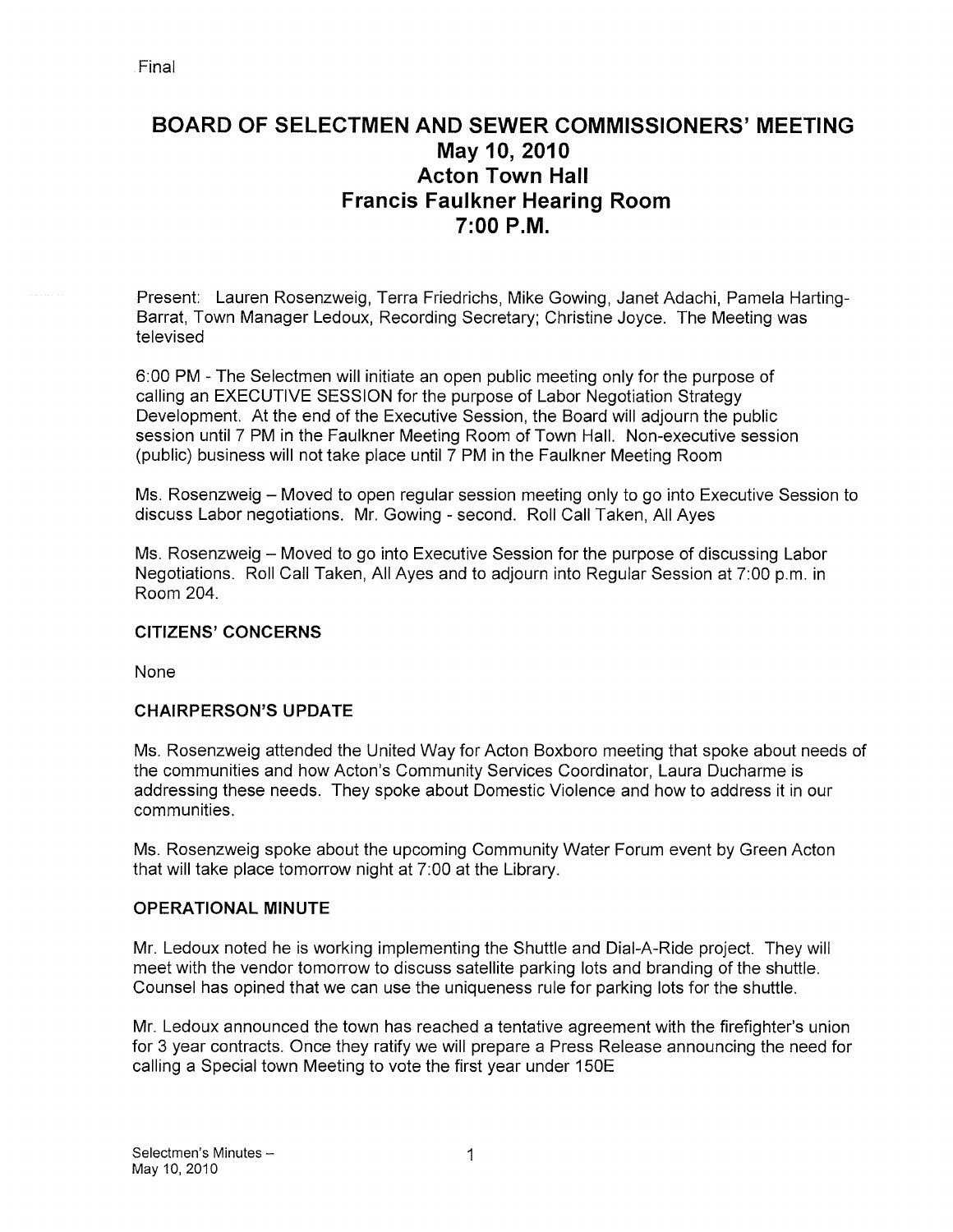# PUBLIC HEARINGS & APPOINTMENTS

Mr. Bertolami, Powder Mill Road discussion and presentation to the Board regarding 60 Powder Mill Road. Mr. Bertolami is looking for direction from the Board. Mark Donohoe said they were here regarding a drainage and catch basin that do not collect the water, and fills into the Subaru dealer's parking lot. Mr. Donohoe noted that town staff has not responded to these requests and that Mr. Donohoe wanted staff to be instructed to respond to his questions.

#56 and #60 and cannot rent at this point-- it can only be used for a car dealer. Staff said 56 is involved and the ramp has to be installed. It would be an expense that they feel is not necessary.

Lauren said her neighbor is owner of Subaru and she feels she can act on behalf of the town without a conflict.

Mr. Donahoe described the issues with the drainage easement to the River and drainage at Village Subaru. Lauren asked staff to look into the two drainages issues.

Mr. Gowing spoke about the Storm Water Bylaw as it could affect the request. Ms. Adachi asked about maintenance of the catch basins. Mr. Donohoe noted that when 62 was repaved the problem appeared.

Ms. Harting-Barrat asked about the culvert and 12 inch concrete drain pipe.

The Board is in agreement that the Town Manager contact the engineering dept to research the history and any legal storm water cleanliness issues.

Would staff be willing to prepare easement language, and would there be a need for it to be brought to a Town Meeting for approval?

Ms. Friedrichs asked about retaining wall and location to the river.

Mr. Donohoe noted that this grading would trigger the ramp between 56 and 60 Powder Mill Road. #56 is involved because some of the grade runs over to 60. Ms. Rosenzweig asked if the plans had been submitted to the Board of Appeals.

Ms. Adachi noted that she wanted to have more time to study this and did not want to give up any rights we may have.

Mrs. Rosenzweig asked Mr. Ledoux was to seek guidance from town engineer and have him come back with comments on the 50 Powder Mill Road site. She wants to see the materials from the Board of Appeals hearing, particularly the proposed re-design of the Prescott Interiors building.

## SELECTMEN'S BUSINESS

## EAGLE SCOUT COURTS OF HONOR

Mr. Gowing will represent the Board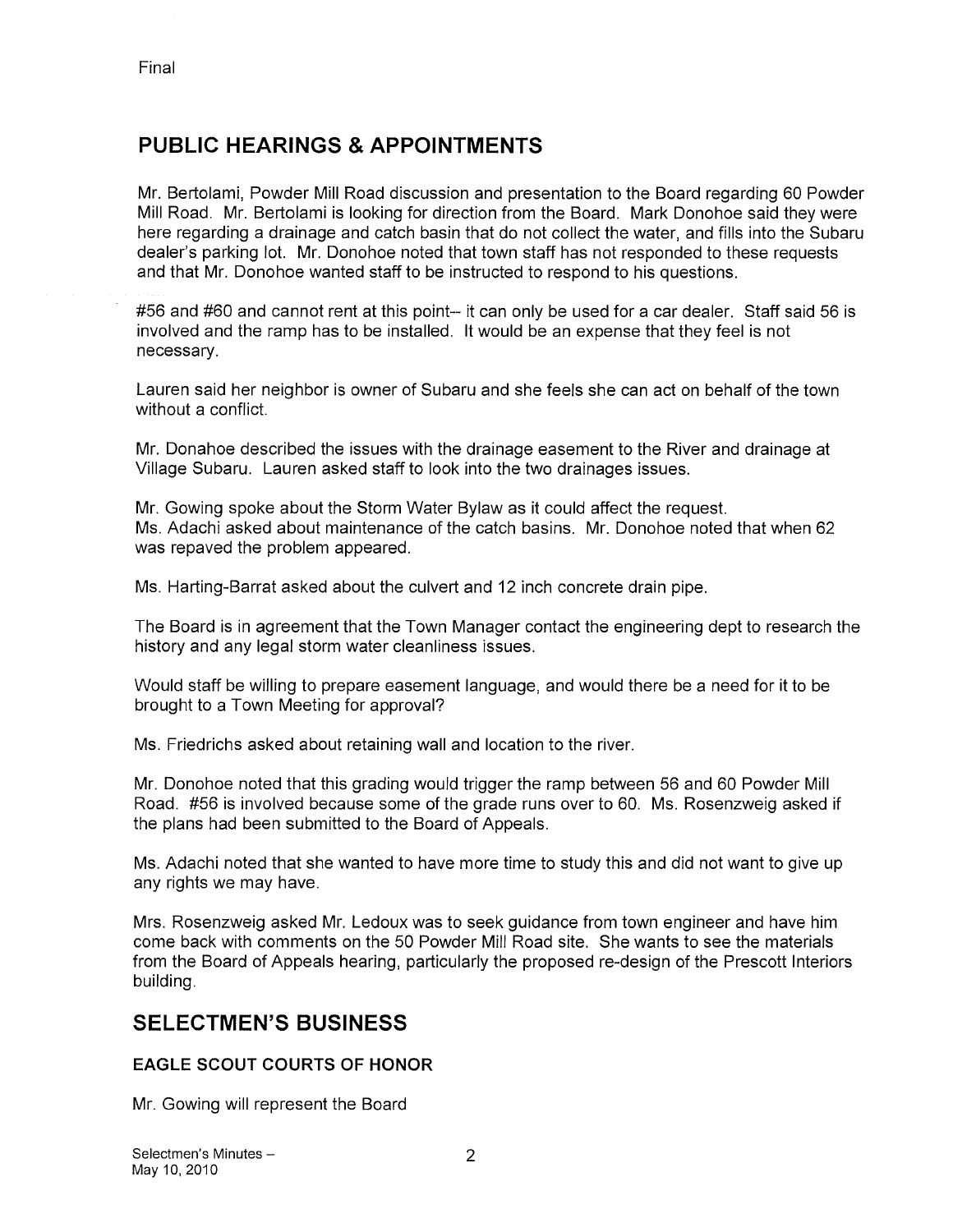## INTER-MUNICIPAL AGREEMENT — BUILDING INSPECTOR SERVICES, TOWN OF BOXBORO

Mr. Ledoux was asked to update the Board. Mr. Ledoux has been discussing building inspection services to the town of Boxborough. The concept was that an inter-municipal agreement could be reached. However they needed to cost out the providing of services to Boxboro. It costed out to be \$55.00 per hour. Boxboro was figuring on \$45.00 per hour. Mr. Ledoux noted that we could not charge them less than what we charge contractors and others. This agreement will be in affect until July 10, 2010 and they will try to solve their vacancy problem. He recommended the board to sign it and can be extended at the agreement of both parties.

Mr. Gowing noted that this goes to the regionalization issue and asked what if the dollars would work.

Ms. Rosenzweig asked that Mr. Ledoux report back to the Board of Selectmen to report how the agreement is working

Mr. Gowing — Moved to approve. Ms. Friedrichs — second UNANIMOUS VOTE

## LILLIAN / BULETTE ROAD PROJECT, MASS HOUSING COMPREHENSIVE PERMIT

The draft letter to MassHousing was discussed. Ms. Harting-Barrat noted that it was a great letter and covered all the points of concern. Changes to page 3 paragraph 6, were noted

Ms. Friedrichs -Moved that we ask Ms. Adachi to provide comments to Mr. Ledoux, but not to make any contextual changes. Mr. Gowing - second. UNANIMOUS VOTE

Ms. Friedrichs — Moved to send the edited letter out. Ms. Adachi — second. UNANIMOUS VOTE

## SOLAR FARM ON TOWN LANDFILL

The Green Advisory Board presented its proposal to enter into a bid to locate a solar farm on the town landfill. We can get funding once we are a Green Community. Mr. Ledoux discussed whether we would get benefits. It was decided to move forward on the three sites. Mr. Gowing discussed his thoughts on the three locations. He feels we need to weigh each plan and layout design and wattage output as well as the neighbors, savings and the manufacturer's plan of preference. Ms Friedrichs wanted to see sketches of what the panels would look like from the road. Ms. Friedrichs — Moved to instruct the Town Manager to move forward. Mr. Gowing second. UNANIMOUS

## TRADITIONS NOTE BOOK ACCEPTANCE

Ms. Rosenzweig updated the board on the Draft document, and how it was developed. The drafters looked at other towns to see what other towns gave out to new Board members. This book goes into how Acton has been operating. It should be a living document and changed if needed.

Ms. Harting-Barrat is interested in whether Mr. Ledoux felt the Board is living up to this document. She wanted to check in with him to see where we might want to improve.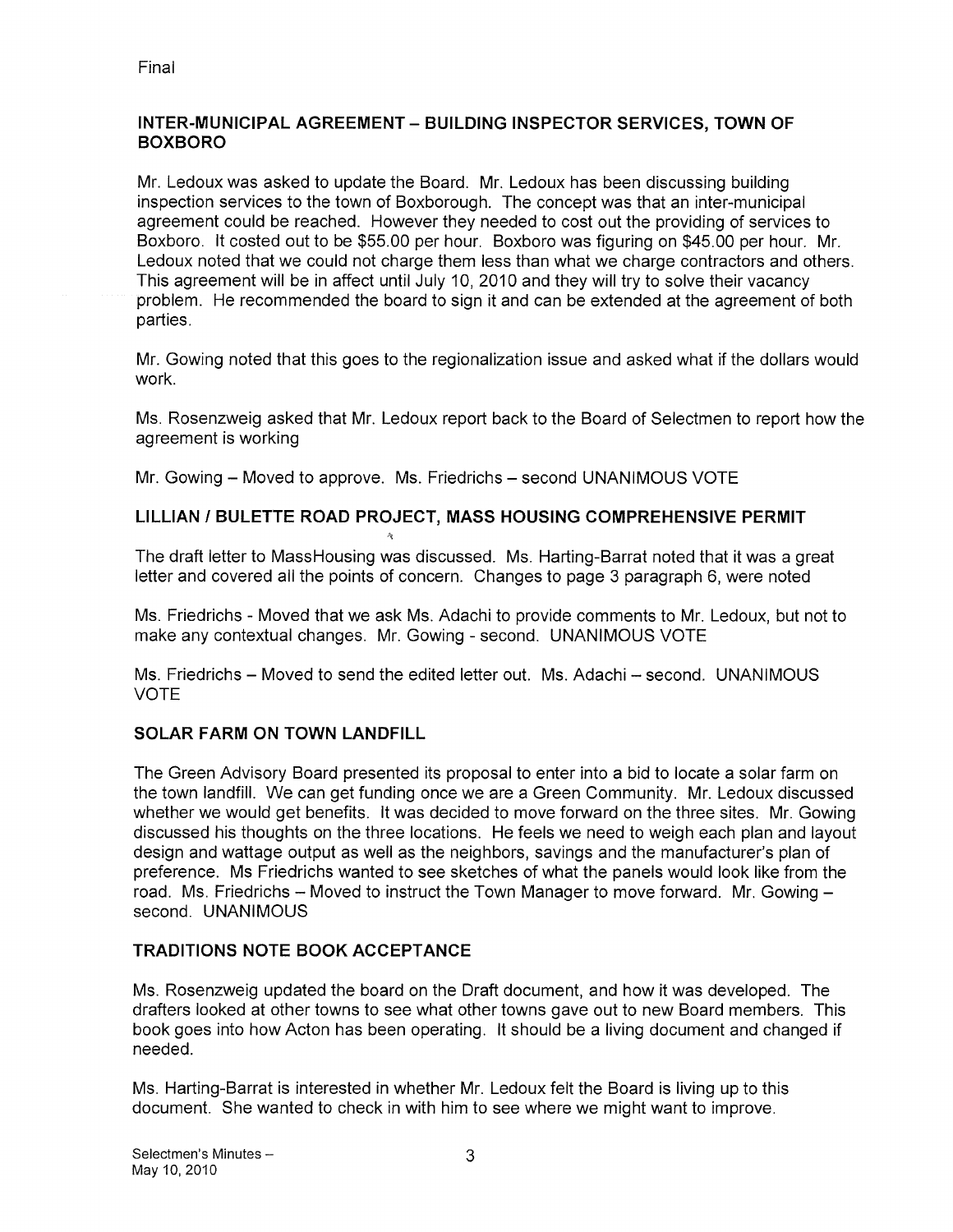Ms. Friedrich spoke about the Board's access to staff and if it is a quick question or if it would require filing research or longer time. Ms. Friedrichs wanted more specifics on when it is ok to use staff time and to cc Mr. Ledoux on e-mail. Ms. Friedrichs was asked to draft something for board review.

Mr. Gowing noted it is a good document and its ease in reading. He asked for more time and will review for the next meeting.

Ms. Adachi also wanted to have an electronic copy to review. Mr. Ledoux was asked to send an electronic copy to the BOS.

Ms. Harting—Barrat noted that we could send it out to former Selectmen to comment.

Ms. Friedrichs commented on the word protocol and felt that the use of the word suggested that it is a way to control people. She said that while it's good to try to work "as a team" that it's also important for each of us to act as individuals, even if it takes more time. That democracy takes time. She pointed out that this can not be a legally binding document or "rules", but can only be considered "guidance".

## COMPREHENSIVE COMMUNITY PLAN STEERING COMMITTEE

Ms. Rosenzweig spoke about the appointments to that committee. The next step is to see where we have gone since the last Master Plan. Ms. Rosenzweig noted that there was an REP to find a consultant. Efforts to have staff and town boards do the work themselves to help us keep the cost low were met with resistance, as it would interfere with their regular duties The town of Lincoln used a model of utilizing volunteers to work collaboratively with consultants. This approach saved costs and led to a good product without over-burdening staff. Only drawback was that it took longer to complete.

The interview team recommends the individuals listed for the Steering Committee. They are recommending 5 full members and 2 associates, rather than 3, and request that the charge be changed accordingly. First they will lead the collection of the data for the Existing Conditions Inventory and Analysis, and then begin work on the Goals and Objectives utilizing the work from the Acton Outreach.

Ms. Friedrichs asked about the time range and Ms. Rosenzweig noted that this committee will decide on sub committees and may take 6 months.

Mr. Gowing noted that the focus was to manage the process not to direct it.

Ms. Adachi — Moved to approve the appointments and to the reduction of associates members. Ms. Harting-Barrat — second UNIMOUSE VOTE.

Ms. Friedrichs spoke about social justice and what we feel is nice and right but wanted a balance of what is needed. That we need to decide between "needs" and "wants". She also spoke about the REP and that the CCP1 committee had directed staff to look at the REP and make sure that more consultants knew that we wanted their proposals. There were issues with Planner's Collaborative's response, and staff had been directed to find other consultants with specific skills and ask them to respond to our REP.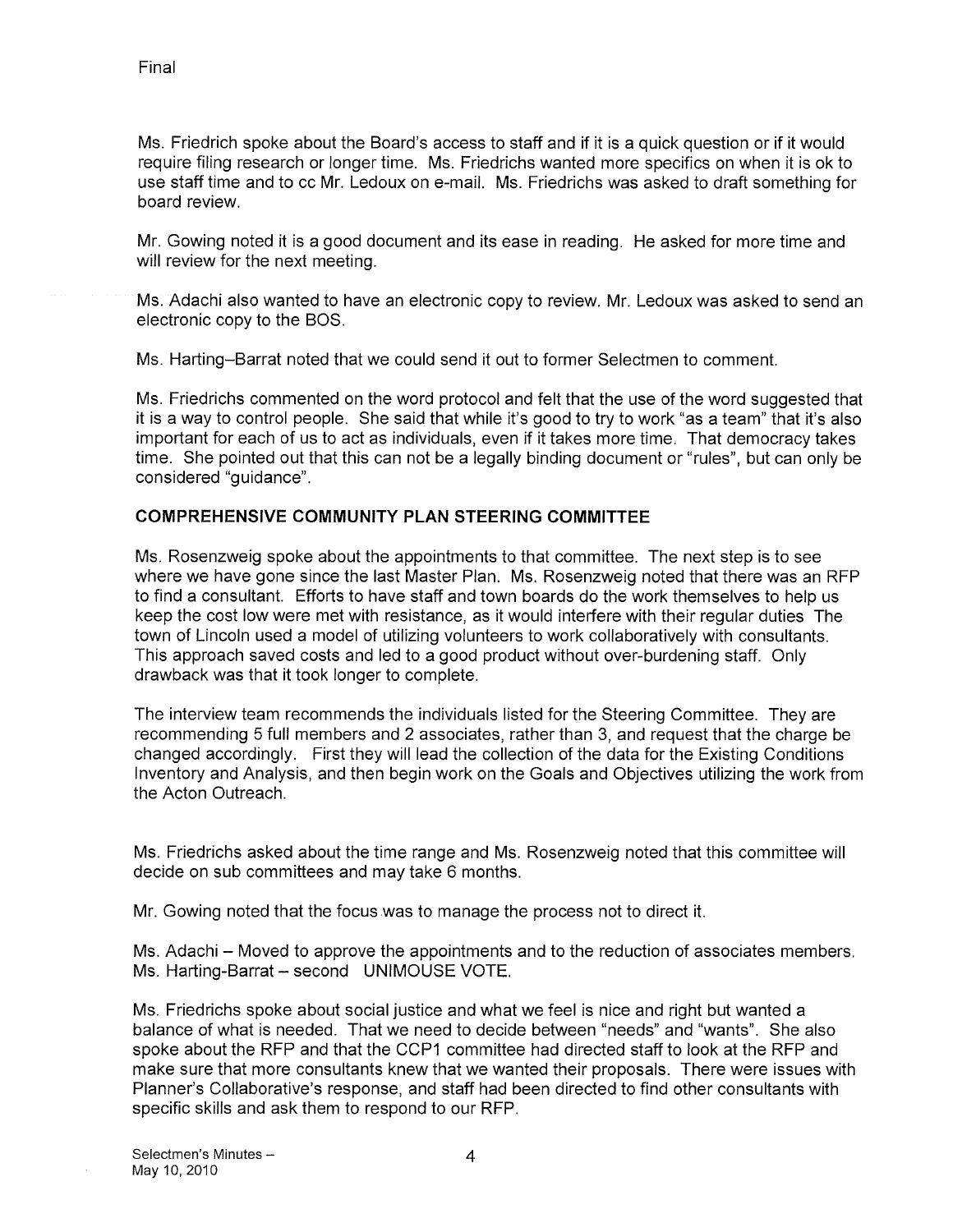Mr. Gowing asked for the RFP for the next meeting.

## ACTON COMMUNITY HOUSING CORPORATION, APPROVAL FOR COMMUNITY HOUSING FUNDS

Ms. Adachi as the liaison outlined the request and need of monies and preservation of affordable housing.

Mr. Gowing was concerned with down payment issue and not requiring them to have a down payment. Nancy Tavernier said there is eligibility process. These funds are used for first time buyers for closing costs that may be has high as \$5,000.00

Ms Friedrichs objected to the use of public monies to buy down new units or recently built units, because it artificially subsidizes an open market for units. That subsidy goes into the pocket of the developer, either directly or indirectly. She said that she considered this to be "Developer Welfare". She said that we already allow the developer to by-pass our local zoning rules, allowing him or her to make profits that he or she couldn't otherwise. Then we are going to "buy down" the price, as well, she asked. She said that buying down these new units or giving money for the down payment or closing costs is the "same thing", but using a different name for it. It's all money into the pocket of the developer, she said.

Ms. Adachi — Moved to approve — Ms. Harting-Barrat — second. 4-1 Ms. Friedrichs, Nay.

## ACTON COMMUNITY HOUSING CORPORATION, APPROVAL OF SPENDING FOR HOUSING ELEMENT OF COMPREHENSIVE COMMUNITY PLAN

Ms. Adachi outlined the process and that ACHC had wanted to get their own consultant but now they would like to use the same consultant as the one used by the CCP, and will fund it with \$7,100.00 of ACHC funds.

Ms. Friedrichs asked where the \$7,100.00 Community Housing Fund monies came from. It was noted that it is CPA money. Ms. Friedrichs wants to study what other communities do. Ms Friedrichs pointed out that the Preservation Community should get a consultant, too. Steve Ledoux said that they would. Mr. Gowing — Moved to accept as noted in this document. Ms. Harting-Barrat — second. UNANIMOUS VOTE

## SELECTMEN'S REPORTS

Ms. Adachi reported on her visits to her committees that she is liaison to.

Ms. Harting-Barrat updated the Board on her visit with the Acton Housing Authority Meeting.

Ms. Friedrichs reported on cost saving committee. She asked about the Safety Net and lack of dental and medical coverage for low income people.

Mr. Gowing updated the Board on the Caouette Project and are waiting for the consultant's review of phase 2.